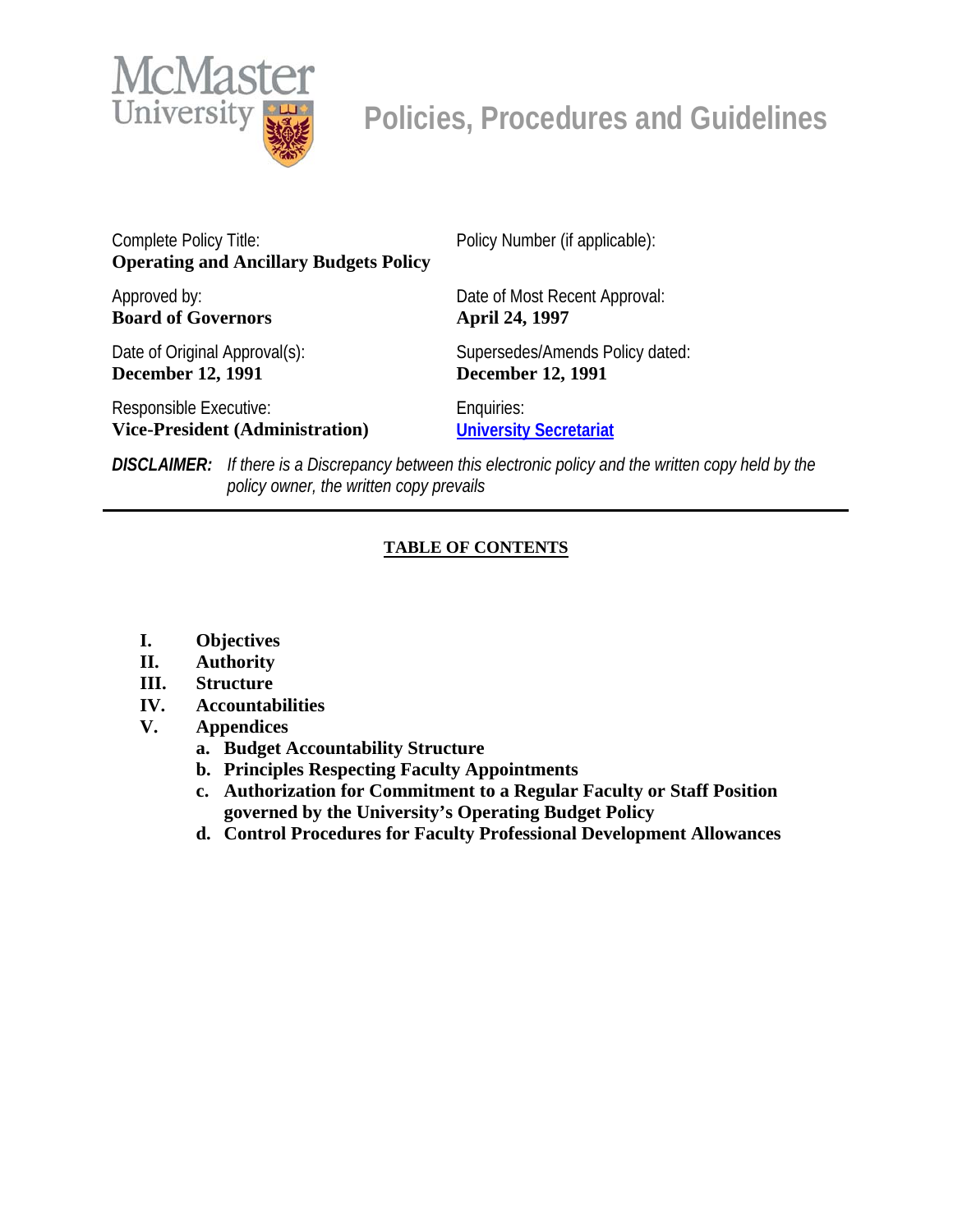## **POLICY**

#### **I. OBJECTIVES**

The academic and operational plans and priorities of the University are implemented through the allocation of resources. This revised policy has been prepared with the following objectives in mind:

- i. encouraging initiative, responsibility, and planning by those responsible for individual budgets; *and*
- ii. ensuring that there are effective controls.

## **II. AUTHORITY**

- A. Accountability for the effective management of the budget is delegated through the Board of Governors to the President and Vice-Chancellor. The President and Vice-Chancellor delegates responsibility for specific envelopes to other Senior Officers of the University. Through these officers, responsibility is delegated to Envelope Managers and then to Budget Unit Managers (Appendix A, or as subsequently revised and approved by the President & Vice-Chancellor).
- B. The operating budget of the University is recommended by the Budget Committee, a subcommittee of the University Planning Committee, to the President and Vice-Chancellor for onward transmission to the Finance Committee of the Board of Governors, for ultimate approval by the Board of Governors.

#### **III. STRUCTURE**

- A. The budget envelope is the core component of the University Budget, as the allocation of resources to an envelope reflects decisions about the funding level for the academic and/or operational plans of the several budget units which constitute the envelope.
- B. An envelope consists of one or more budget units. A budget unit typically represents a specific activity or area for which an individual is responsible. These budget units will also include all ongoing operations or activities which do not necessarily receive envelope funding.
- C. The structure of a budget allocated to a unit will normally identify: regular salary and fringe benefit funding (Roll I appointments); casual salary/wages funding (Roll III appointments); funding for all other expenditures; total funding available to the unit; income and cost-recovery budgets; and net expenditures.
- D. At the envelope level, net expenditures authorized by the Envelope Manager should equal the envelope allocation. See IV: A.3; B.4; and C.3 for further details regarding deficit accountability. During the development of the envelope fiscal budget, Envelope Managers will recommend a "salary savings target". This is an allowance for the net

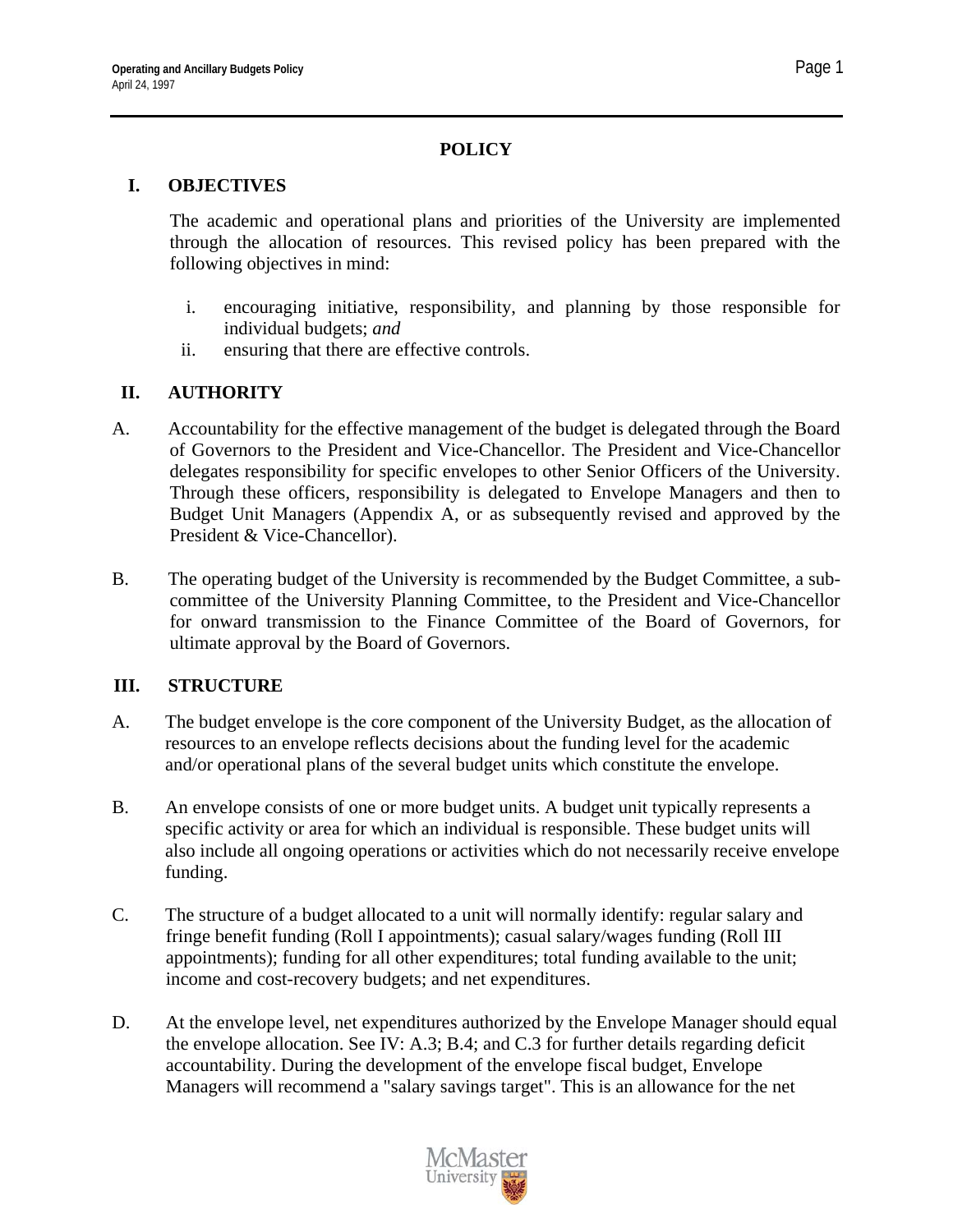savings in salaries resulting from turnover, vacancies, reclassifications, leaves, and salary changes during the fiscal year.

- E. Senior Officers, Envelope Managers and Budget Unit Managers may establish control measures in addition to those required under this policy in respect of areas or units reporting to them.
- F. The Director of Budgeting is responsible for the preparation of fiscal year projections which are critical to the financial operation of the University. Decisions which materially affect the budget at both envelope and budget unit levels must therefore be communicated to the Budget Office in a timely manner.
- G. The University has provision for making internal loans in those situations where a single expenditure in one year can provide savings in future years, and the use of this provision is encouraged for non-salary expenditures.
- H. Ancillary Operations will be administered within this policy.

## **IV. ACCOUNTABILITIES**

#### **A. Senior Officer**

- 1. A Senior Officer must review and endorse the budget plan developed by an Envelope Manager prior to its submission to the Budget Committee.
- 2. Senior Officers must review the budgets and expenditure projections of all envelopes for which they are responsible at least twice in each year, normally at three and eight months. This also fulfils the requirements of the Ledger Reporting Policy.
- 3. Following the reviews at three and eight months, comprehensive budget projection reports are generated by the Budget Office for transmission to the Budget Committee and the Finance Committee of the Board of Governors. Senior Officers should communicate plans to address projected envelope deficits or unprecedented expenditure at any Finance Committee meeting.
- 4. Recruiting to faculty positions that is authorized by the Senior Officer must be governed by the Revised Policy and Regulations with Respect to Academic Appointment, Tenure and Promotion (1992); and must also adhere to the Principles Respecting Faculty Appointments (Appendix B, or as subsequently revised and approved by the President & Vice-Chancellor).
- 5. A Senior Officer may authorize the transfer of fiscal-year funds without limitation between or among envelopes in her/his area of responsibility; and may recommend the transfer of budgets between envelopes to the Budget Committee at any time. The Senior Officer may remove an accumulated surplus beyond 5% from an envelope,

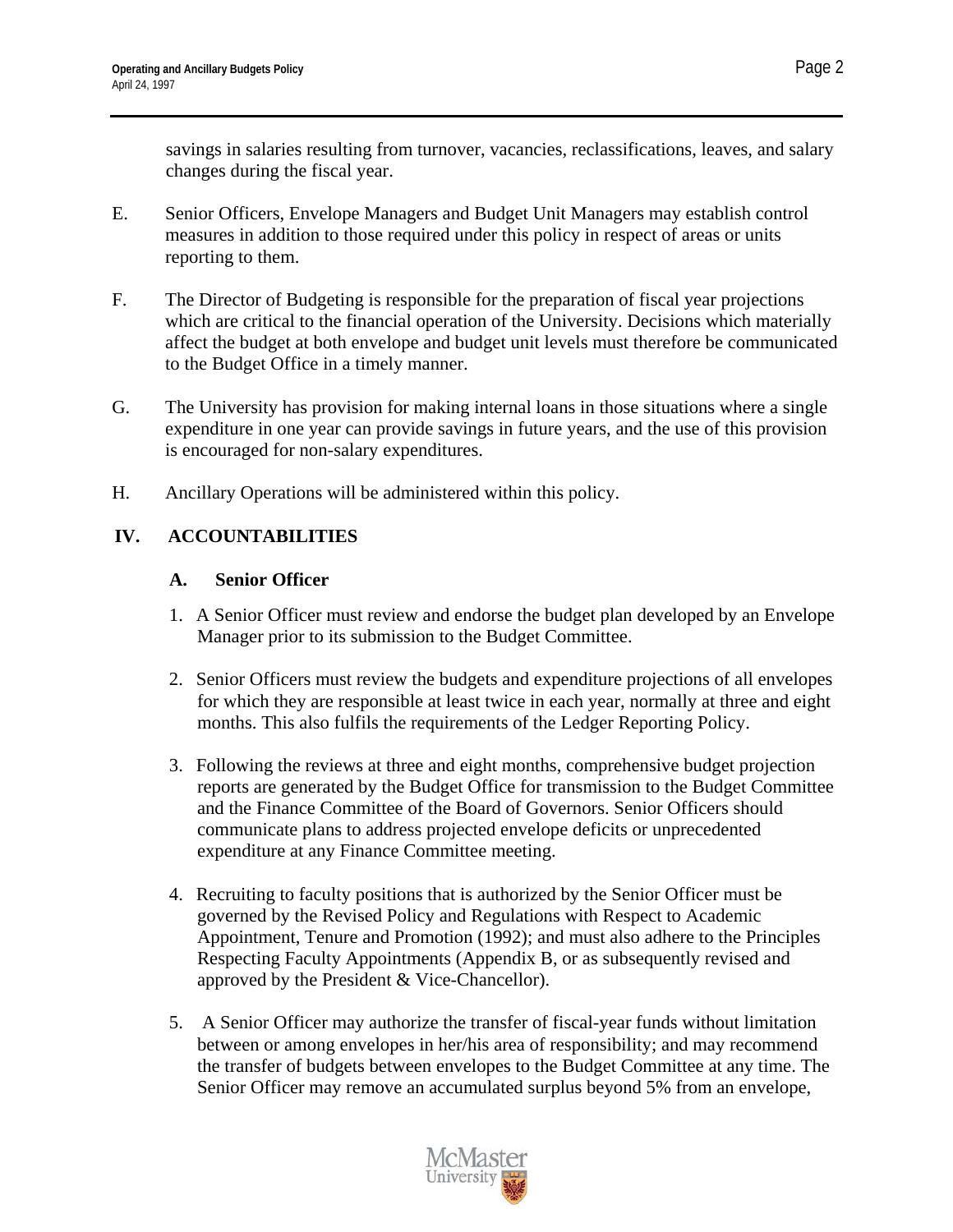which may be used by the Senior Officer, or applied to the University's central budget.

### **B. Envelope Manager**

- 1. An Envelope Manager must develop and submit to the Senior Officer a fiscal year budget, and such other plans and models as may be required. The Envelope Manager is responsible for developing this budget based on current commitments and the parameters provided each year in the Budget Development Guidelines.
- 2. The Envelope Manager may reallocate either funds or budgets within the envelope among budget units in that envelope.
- 3. The Envelope Manager is responsible for maintaining an up-to-date fiscal projection for the envelope. This will be used when a faculty or staff position is added or altered, and for reporting to the Senior Officer, normally at three and eight months.
- 4. An Envelope Manager may not recommend or make any continuing appointment, either academic or non-academic, if a deficit in the envelope is projected at the end of the fiscal year. However, in certain circumstances if a deficit is projected, a commitment may be made to a contractually-limited appointment. No commitment to an appointment either contractually-limited or continuing can be made unless the appropriate procedure has been followed (Appendix C, or as subsequently revised and approved by the President & Vice-Chancellor).
- 5. In cases where there have been repeated deficits at the budget unit level, the Envelope Manager is responsible for reviewing the management and adequacy of the unit budget, and for ensuring that a plan is developed for avoiding a recurrence.

## **C. Budget Unit Manager**

- 1. The Budget Unit Manager is responsible for monitoring, controlling, projecting and planning resources in the context of direction received from the Envelope Manager.
- 2. The control procedures for Faculty Professional Development Allowances are the responsibility of the Budget Unit Manager and are attached as Appendix D.
- 3. Deficits at the budget unit level are permissible only with the prior express approval of the Envelope Manager.

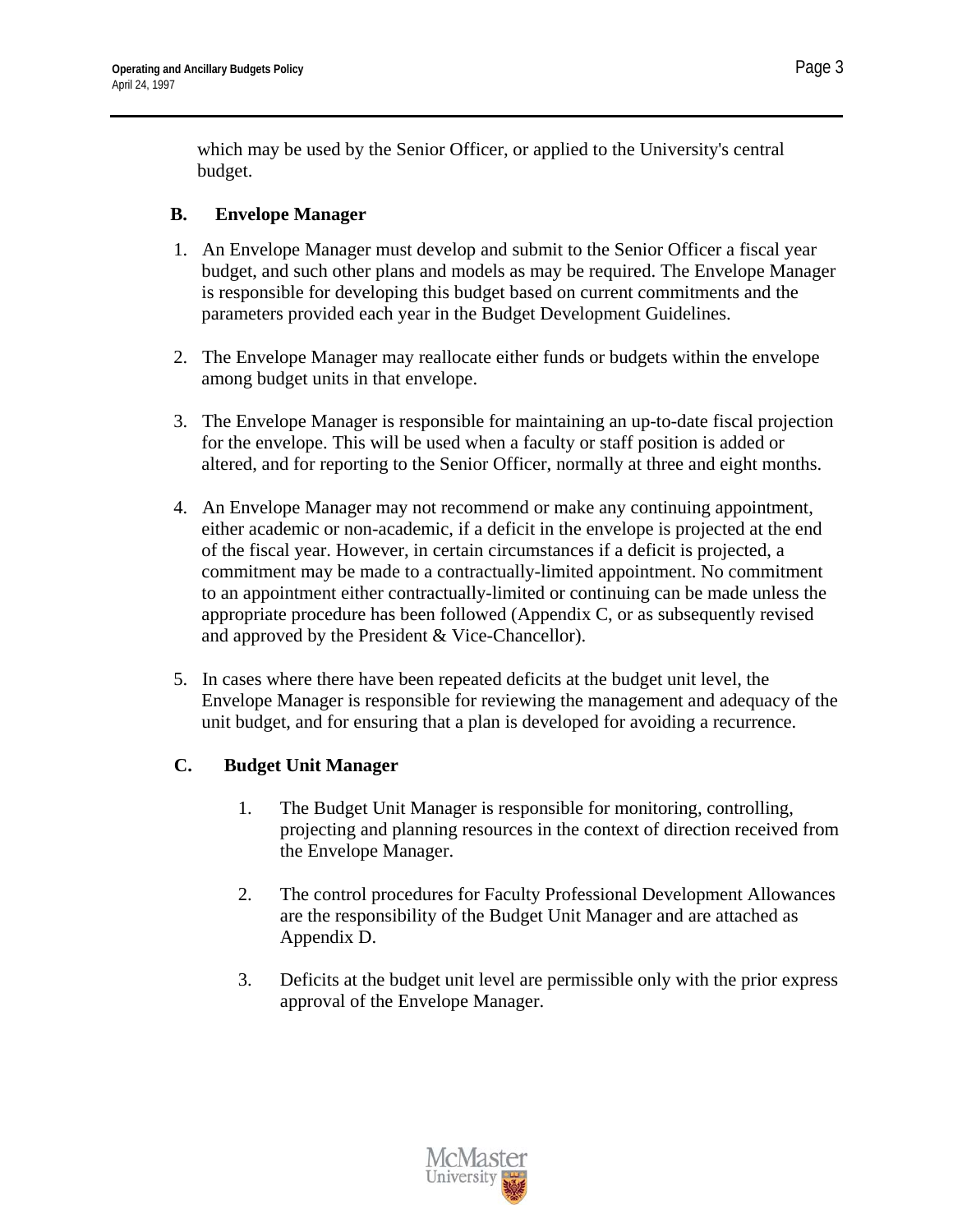| <b>SENIOR</b><br><b>OFFICER:</b>      | The President & Vice-Chancellor, or a person reporting to this position.                                                                                                                                                |
|---------------------------------------|-------------------------------------------------------------------------------------------------------------------------------------------------------------------------------------------------------------------------|
| <b>ENVELOPE:</b>                      | A discrete segment of the University Budget, which contains the budget<br>of one or more operating units.                                                                                                               |
| <b>ENVELOPE</b><br><b>MANAGER:</b>    | The position which is accountable for the management of the resources<br>within the envelope. Envelope Managers maintain current financial<br>projections for the envelope, which are reviewed with the Senior Officer. |
| <b>BUDGET UNIT</b><br><b>MANAGER:</b> | The position which is accountable for the management of the budget of a<br>Unit.                                                                                                                                        |

# **Appendix B: Principles Respecting Faculty Appointments**

These principles have been derived from Directions II: Report on a Summer Strategic Planning Session, and have been further articulated by the President, Provost and Faculty Deans in an agreement dated October 15, 1996. This agreement became effective October 1, 1996 and will govern appointments in the 1996/97 (i.e., appointments beginning July 1, 1997), 1997/98 and 1998/99 academic years. The agreement will be revisited at the beginning of its third year to assess whether any changes to the protocol are warranted.

## **A. CONTRACTUALLY LIMITED APPOINTMENTS**

As long as a Faculty Dean has sufficient funds within the faculty envelope, the Faculty Dean can authorize recruitment to a contractually limited position. The Provost shall be informed by the Dean and shall continue to monitor the appointment process.

#### **B. TENURE-TRACK APPOINTMENTS**

1. Tenure-track appointments require approval from the Provost and the President. The agreement identifies two streams of faculty appointments. The two streams differ in terms of the source of funds that support the appointment and the process used for selecting the department/area in which the appointment is made.

#### **Stream 1 Appointments**

Stream 1 appointments are supported by funds in the Faculty Envelope.